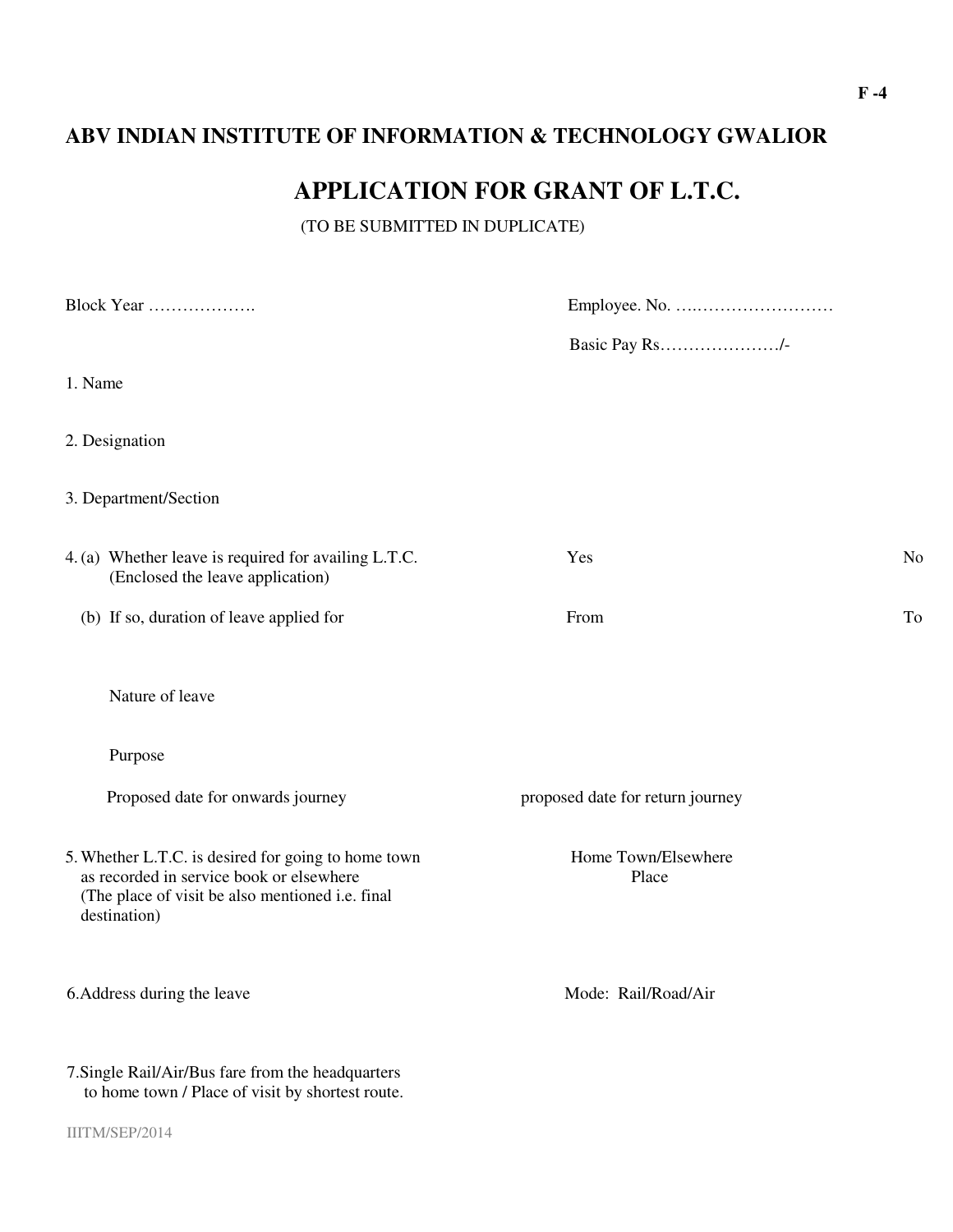|                                                      | 8 (i) Details of family members for whom L.T.C.<br>for this block has already been availed: |                  |                                                                                  |                     |  |  |  |
|------------------------------------------------------|---------------------------------------------------------------------------------------------|------------------|----------------------------------------------------------------------------------|---------------------|--|--|--|
| (ii) Details of family members who will avail L.T.C. |                                                                                             |                  |                                                                                  |                     |  |  |  |
|                                                      | (a)                                                                                         | Self             |                                                                                  |                     |  |  |  |
|                                                      | (b)                                                                                         | Wife             |                                                                                  |                     |  |  |  |
|                                                      | (c)                                                                                         | <b>Full Name</b> | Age                                                                              | Why fully dependent |  |  |  |
| $1-$<br>$2 -$<br>$3-$<br>$4-$                        |                                                                                             |                  |                                                                                  |                     |  |  |  |
|                                                      | (d)                                                                                         | <b>Full Name</b> | Dependent parents, minor brothers and sisters residing with the applicant<br>Age | Why fully dependent |  |  |  |
| $1-$                                                 |                                                                                             |                  |                                                                                  |                     |  |  |  |
| $2 -$                                                |                                                                                             |                  |                                                                                  |                     |  |  |  |

9. Amount of advance required, if any:

Certified that family members for whom L.T.C. is claimed are residing with me and are wholly dependent upon me.

Certified that the previous L.T.C. advance drawn by me on ……………..has been adjusted in the month of ………20

In the event of the cancellation of the journey or if I failed to produce the ticket within ten days of receipt of advance, I undertake to refund the entire advance in lump sum.

10.Date

Signature of the applicant

Signature of Head of Department

## **CHECK LIST FOR ADMINISTRATION**

L.T.C. advance to \_\_\_\_\_\_\_\_\_\_\_\_\_\_\_\_\_\_\_\_\_\_\_\_\_\_\_\_\_\_\_\_\_\_\_\_\_\_\_\_\_\_\_\_\_\_\_\_\_\_

- 1. Block Year / Calendar Year :
- 2. Home Town / A place anywhere in India :
- 3. a) For whom advance is applied for :
	- b) Total number of persons :